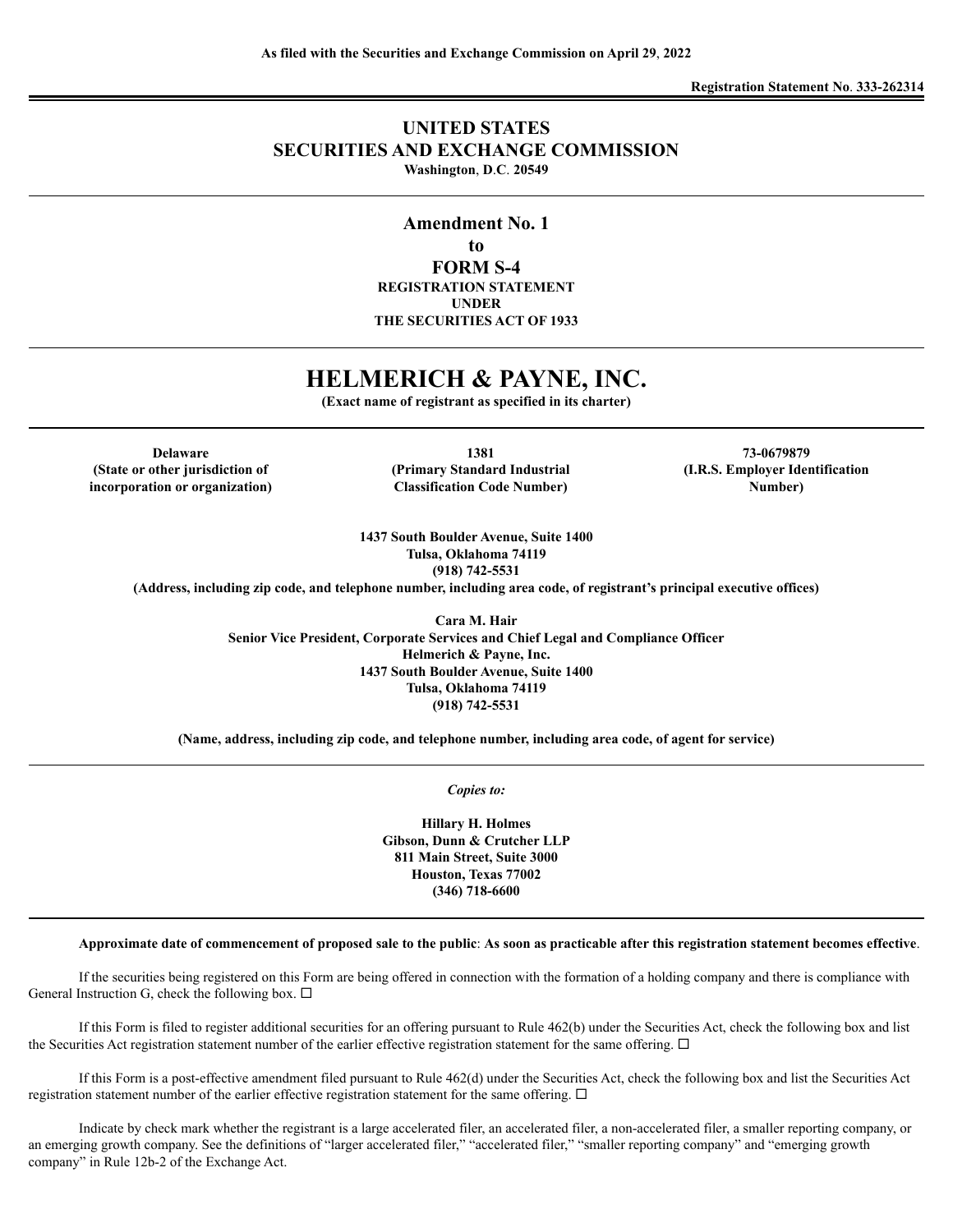Large accelerated filer  $\boxtimes$ Non-accelerated filer  $\Box$ 

Accelerated filer  $\Box$ Smaller reporting company  $\Box$ Emerging growth company  $\square$ 

If an emerging growth company, indicate by check mark if the registrant has elected not to use the extended transition period for complying with any new or revised financial accounting standards provided pursuant to Section 7(a)(2)(B) of Securities Act.  $\Box$ 

If applicable, place an X in the box to designate the appropriate rule provision relied upon in conducting this transaction:

Exchange Act Rule 13e-4(i) (Cross Border Issuer Tender Offer)  $\Box$ 

Exchange Act Rule 14d-1(d) (Cross Border Third-Party Tender Offer)  $\Box$ 

**THE REGISTRANT HEREBY AMENDS THIS REGISTRATION STATEMENT ON SUCH DATE OR DATES AS MAY BE NECESSARY TO DELAY ITS EFFECTIVE DATE UNTIL THE REGISTRANT SHALL FILE A FURTHER AMENDMENT WHICH SPECIFICALLY STATES THAT THIS REGISTRATION STATEMENT SHALL THEREAFTER BECOME EFFECTIVE IN ACCORDANCE WITH SECTION 8**(**A**) **OF THE SECURITIES ACT OF 1933 OR UNTIL THE REGISTRATION STATEMENT SHALL BECOME EFFECTIVE ON SUCH DATE AS THE SECURITIES AND EXCHANGE COMMISSION**, **ACTING PURSUANT TO SAID SECTION 8**(**A**), **MAY DETERMINE**.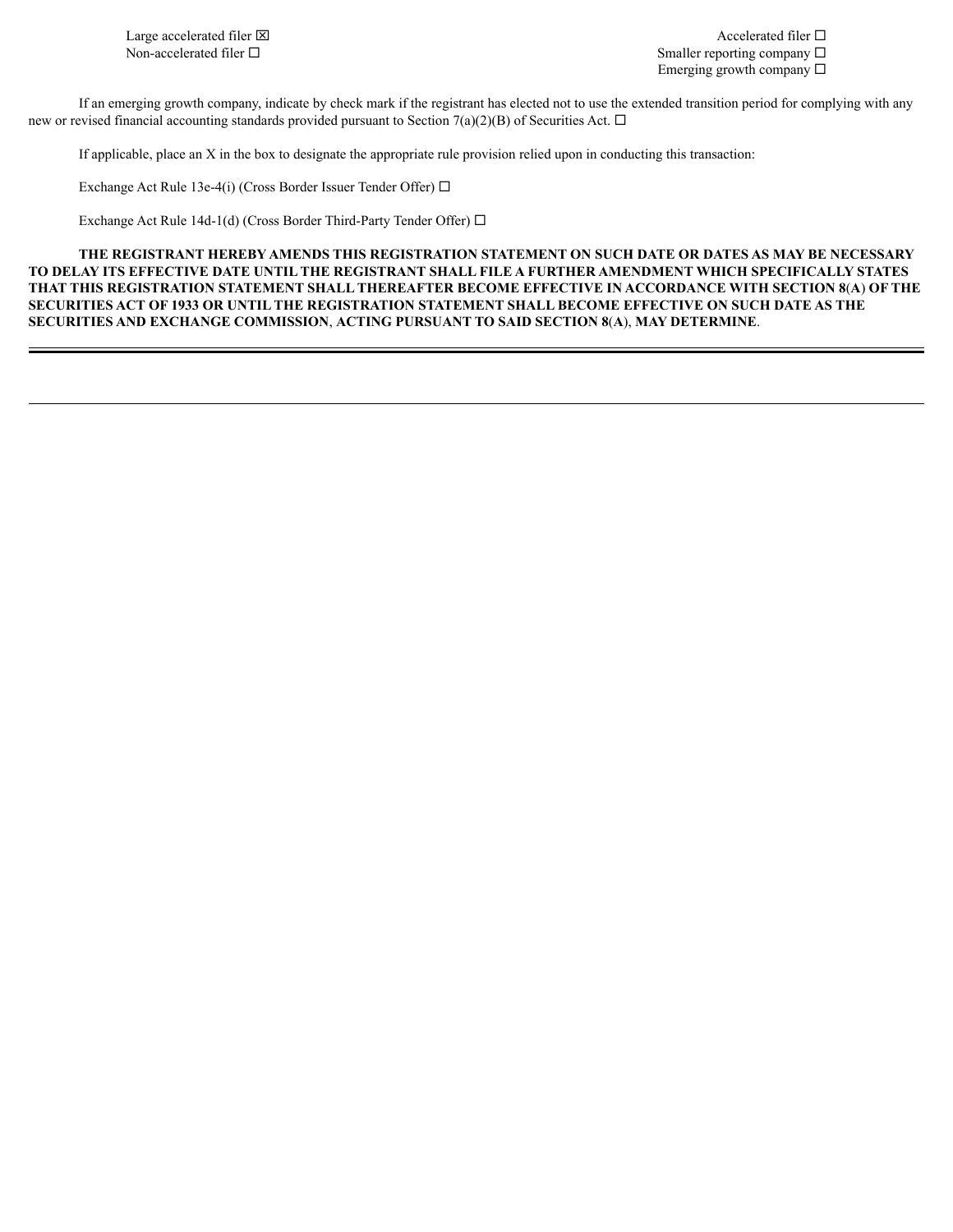### **EXPLANATORY NOTE**

Helmerich & Payne, Inc. is filing this Amendment No. 1 to its registration statement on Form S-4 (File No. 333-262314) (the "Registration Statement") as an exhibit-only filing to file an updated auditor consent. Accordingly, this amendment consists only of the facing page, this explanatory note, Part II of the Registration Statement, the signature page to the Registration Statement and the filed exhibits. The remainder of the Registration Statement is unchanged and has therefore been omitted.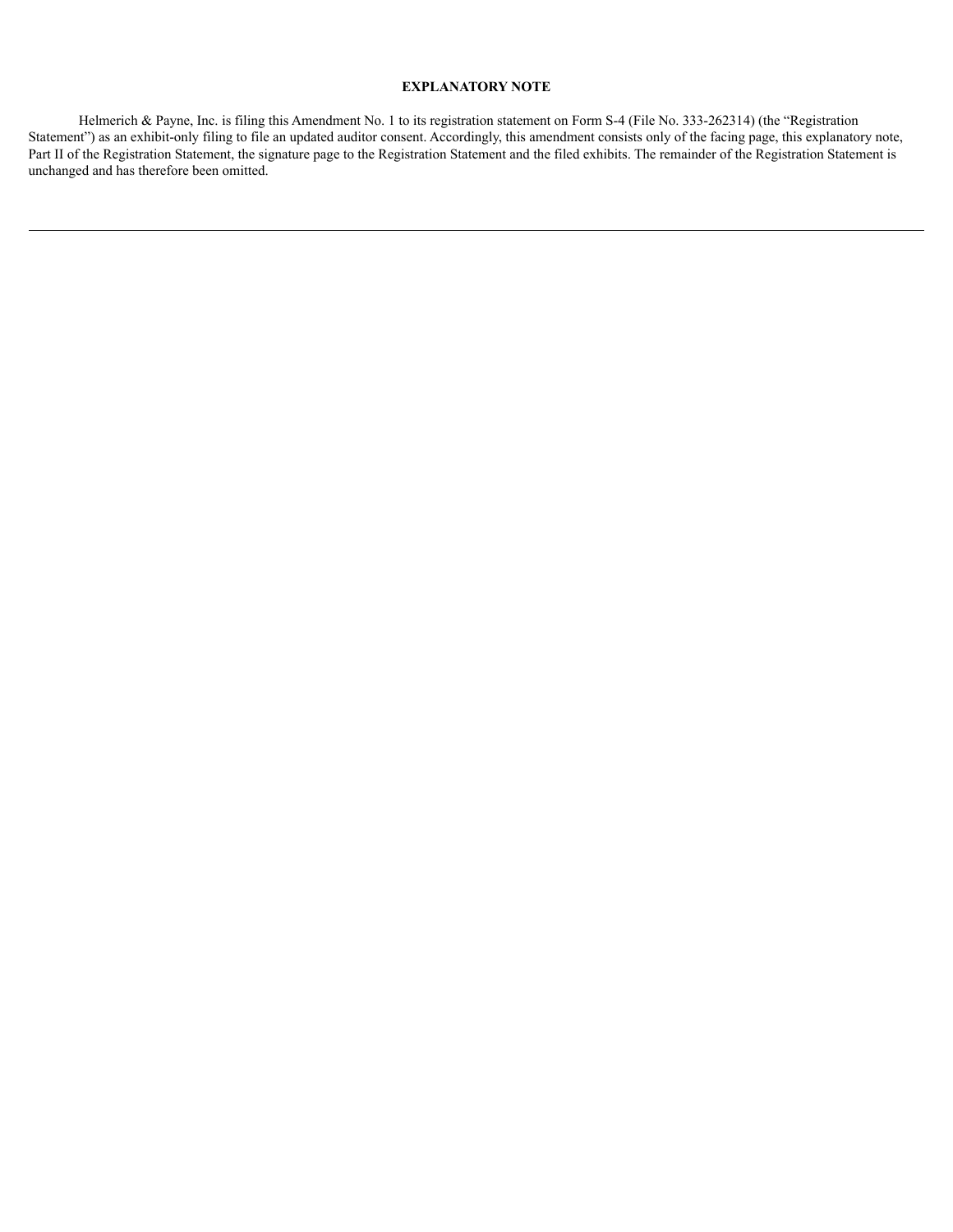#### **PART II**

#### **INFORMATION NOT REQUIRED IN PROSPECTUS**

#### **Item 20**. **Indemnification of Directors and Officers**.

Helmerich & Payne, Inc. ("the Company") is a Delaware corporation. Section 145 of the Delaware General Corporation Law ("DGCL") provides generally that a corporation may indemnify any person who was or is a party to or is threatened to be made a party to any threatened, pending or completed action, suit or proceeding, whether civil, criminal, administrative, or investigative in nature, by reason of the fact that he is or was a director, officer, employee or agent of the corporation, or is or was serving at the request of the corporation as a director, officer, employee or agent of another corporation, partnership, joint venture, trust or other enterprise, against expenses (including attorneys' fees) and, in a proceeding not by or in the right of the corporation, judgments, fines and amounts paid in settlement, actually and reasonably incurred by him in connection with such suit or proceeding, if he acted in good faith and in a manner he believed to be in or not opposed to the best interests of the corporation and, with respect to any criminal action or proceeding, had no reasonable cause to believe his conduct was unlawful. Delaware law further provides that a corporation may not indemnify any person against expenses incurred in connection with an action by or in the right of the corporation if such person shall have been adjudged to be liable in the performance of his duty to the corporation unless and only to the extent that the court in which such action or suit was brought shall determine that, despite the adjudication of liability but in view of all the circumstances of the case, such person is fairly and reasonably entitled to indemnity for the expenses which such court shall deem proper.

The Fourteenth Article of the Company's Amended and Restated Certificate of Incorporation ("the Company's Charter") provides for the indemnification by the Company of any director, officer or employee of the Company or any of its subsidiaries in connection with any claim, action, suit or proceeding brought or threatened by reason of such position with the Company or any of its subsidiaries. The Company's Charter also (i) limits or in certain circumstances eliminates the personal liability of a director to the Company or to its stockholders for monetary damages for breach of fiduciary duty as a director as authorized by Section 102(b) of the DGCL, (ii) permits the Company's indemnification of its officers and directors as provided by Section 145 of the DGCL; provided, however, that the directors remain subject to personal liability for breaches of the duty of loyalty, acts committed in bad faith or intentional misconduct or a knowing violation of law, the payment of an unlawful dividend or unlawful stock repurchases, or any transaction from which the directors received an improper personal benefit, and (iii) permits the Company as provided in Section 145 of the DGCL to maintain insurance to protect itself and any director, officer, employee or agent of the Company. The Company presently maintains in effect a liability insurance policy covering officers and directors. In addition, the directors and officers of the Company have entered into specific agreements which provide for indemnification of such persons by the Company under certain circumstances.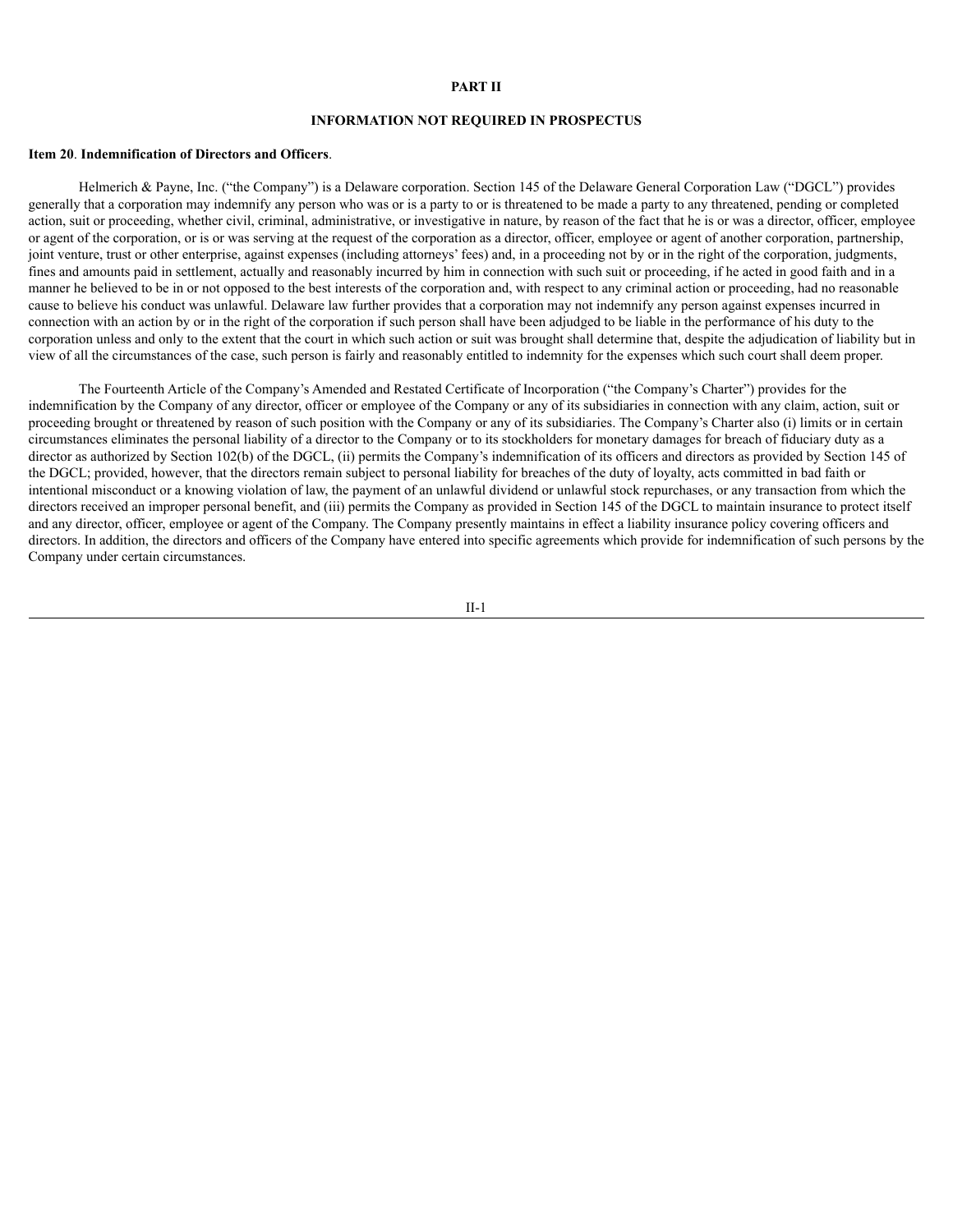## **Item 21**. **Exhibits and Financial Statement Schedules**.

| Exhibit<br><b>Number</b> | Description                                                                                                                                                                                                                                                                                                                                                                                                                       |
|--------------------------|-----------------------------------------------------------------------------------------------------------------------------------------------------------------------------------------------------------------------------------------------------------------------------------------------------------------------------------------------------------------------------------------------------------------------------------|
| 3.1                      | <u>Amended and Restated Certificate of Incorporation of Helmerich &amp; Payne, Inc. (incorporated herein by reference to Exhibit 3.1 of the</u><br>Company's Form 8-K filed on March 14, 2012, SEC File No. 001-04221).                                                                                                                                                                                                           |
| 3.2                      | Amended and Restated By-laws of Helmerich & Payne, Inc. (incorporated herein by reference to Exhibit 3.1 of the Company's Form 8-K<br>filed on June 2, 2021, SEC File No. 001-04221).                                                                                                                                                                                                                                             |
| 4.1                      | Description of Securities Registered Pursuant to Section 12 of the Securities Exchange Act of 1934 (incorporated herein by reference to<br>Exhibit 4.1 of the Company's Annual Report on Form 10-K for the fiscal year ended September 30, 2021, SEC File No. 001-04221).                                                                                                                                                         |
| 4.2                      | Indenture, dated March 19, 2015, among Helmerich & Payne International Drilling Co., Helmerich & Payne, Inc. and Wells Fargo Bank,<br>National Association, as trustee (incorporated herein by reference to Exhibit 4.1 of the Company's Form 8-K filed on March 19, 2015, SEC<br>File No. 001-04221).                                                                                                                            |
| 4.3                      | Indenture, dated December 20, 2018, among Helmerich & Payne, Inc., Helmerich & Payne International Drilling Co. and Wells Fargo Bank.<br>National Association, as trustee (incorporated herein by reference to Exhibit 4.1 of the Company's Form 8-K filed on December 20, 2018,<br>SEC File No. 001-04221).                                                                                                                      |
| 4.4                      | First Supplemental Indenture, dated December 20, 2018, to the Indenture, dated December 20, 2018, among Helmerich & Payne, Inc.,<br>Helmerich & Payne International Drilling Co. and Wells Fargo Bank, National Association, as trustee (including the forms of 4.65% Senior<br>Note due 2025) (incorporated herein by reference to Exhibit 4.2 of the Company's Form 8-K filed on December 20, 2018, SEC File<br>No. 001-04221). |
| 4.5                      | Second Supplemental Indenture, dated September 29, 2021, to the Indenture, dated December 20, 2018, between Helmerich & Payne, Inc.<br>and Wells Fargo Bank, National Association, as trustee (including the form of 2.900% Senior Note due 2031) (incorporated herein by<br>reference to Exhibit 4.2 of the Company's Form 8-K filed on September 29, 2021, SEC File No. 001-04221).                                             |
| 4.6                      | Registration Rights Agreement, dated September 29, 2021, among Helmerich & Payne, Inc. and the initial purchasers named therein<br>(incorporated herein by reference to Exhibit 4.3 of the Company's Form 8-K filed on September 29, 2021, SEC File No. 001-04221)                                                                                                                                                                |
| $5.1**$                  | Opinion of Gibson, Dunn and Crutcher, LLP.                                                                                                                                                                                                                                                                                                                                                                                        |
| 10.1                     | Credit Agreement, dated November 13, 2018, among Helmerich & Payne, Inc., the lenders from time to time party thereto and Wells Fargo<br>Bank, National Association (incorporated herein by reference to Exhibit 10.2 of the Company's Annual Report on Form 10-K for the fiscal<br>year ended September 30, 2018, SEC File No. 001-04221).                                                                                       |
| 10.2                     | Amendment No. 1 to Credit Agreement, dated November 13, 2019, among Helmerich & Payne, Inc., the lenders party thereto and Wells<br>Fargo Bank, National Association (incorporated herein by reference to Exhibit 10.2 of the Company's Annual Report on Form 10-K for the<br>fiscal year ended September 30, 2019, SEC File No. 001-04221).                                                                                      |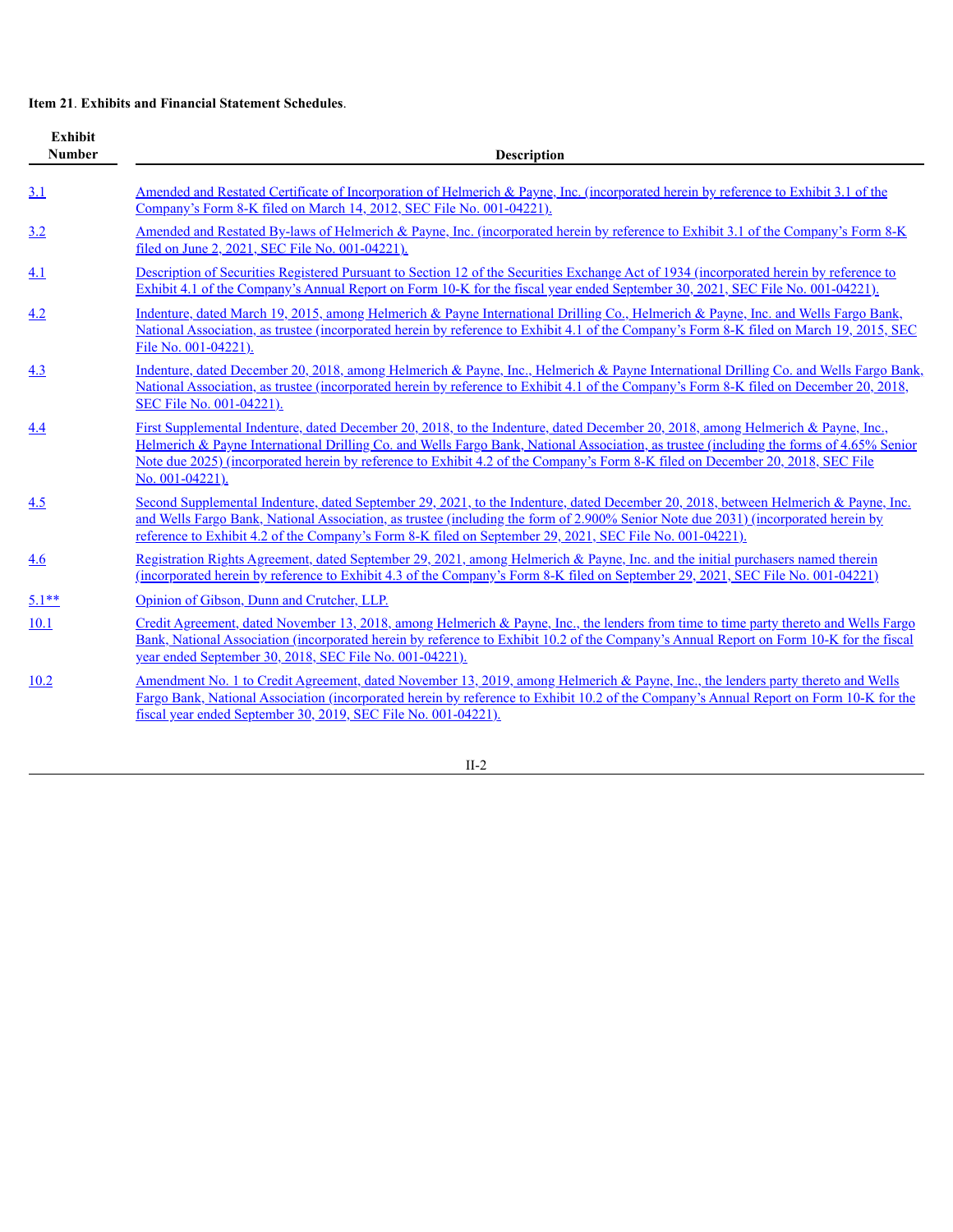| <b>Exhibit</b><br><b>Number</b> | <b>Description</b>                                                                                                                                                                                                                                                                                                                                                                                 |
|---------------------------------|----------------------------------------------------------------------------------------------------------------------------------------------------------------------------------------------------------------------------------------------------------------------------------------------------------------------------------------------------------------------------------------------------|
| 10.3                            | Amendment No. 2 to Credit Agreement, dated March 8, 2022 among Helmerich & Payne, Inc., the lenders party thereto and Wells Fargo<br>Bank, National Association (incorporated herein by reference to Exhibit 10.1 of the Company's Quarterly Report on Form 10-Q for the<br>quarter ended March 31, 2022, SEC File No. 001-04221).                                                                 |
| 10.4                            | Form of Change of Control Agreement applicable to executive officers and certain other employees of Helmerich & Payne, Inc., adopted<br>September 9, 2020 (incorporated herein by reference to Exhibit 10.1 of the Company's Form 8-K filed on September 14, 2020, SEC File<br>No. 001-04221).                                                                                                     |
| 10.5                            | Helmerich & Payne, Inc. 2010 Long-Term Incentive Plan (incorporated herein by reference to Appendix "A" of the Company's Proxy<br>Statement on Schedule 14A filed on January 26, 2011, SEC File No. 001-04221).                                                                                                                                                                                    |
| 10.6                            | Form of Agreements for the Helmerich & Payne, Inc. 2010 Long-Term Incentive Plan applicable to certain executives: (i) Nonqualified<br>Stock Option Agreement and (ii) Restricted Stock Award Agreement (incorporated herein by reference to Exhibit 10.1 of the Company's<br>Form 8-K filed on March 14, 2012, SEC File No. 001-04221).                                                           |
| 10.7                            | Form of Agreements for the Helmerich & Payne, Inc. 2010 Long-Term Incentive Plan applicable to participants other than certain<br>executives: (i) Nonqualified Stock Option Agreement and (ii) Restricted Stock Award Agreement (incorporated herein by reference to<br>Exhibit 10.2 of the Company's Form 8-K filed on March 14, 2012, SEC File No. 001-04221).                                   |
| 10.8                            | Form of Restricted Stock Award Agreement for the Helmerich & Payne, Inc. 2010 Long-Term Incentive Plan applicable to certain<br>executives (incorporated herein by reference to Exhibit 10.1 of the Company's Quarterly Report on Form 10-Q for the quarter ended<br>December 31, 2013, SEC File No. 001-04221).                                                                                   |
| 10.9                            | Helmerich & Payne, Inc. 2016 Omnibus Incentive Plan (incorporated herein by reference to Appendix "A" of the Company's Proxy<br>Statement on Schedule 14A filed on January 19, 2016, SEC File No. 001-04221).                                                                                                                                                                                      |
| 10.10                           | Form of Agreements for the Helmerich & Payne, Inc. 2016 Omnibus Incentive Plan applicable to certain executives: (i) Nonqualified Stock<br>Option Agreement and (ii) Restricted Stock Award Agreement (incorporated herein by reference to Exhibit 10.26 of the Company's Annual<br>Report on Form 10-K for the fiscal year ended September 30, 2016, SEC File No. 001-04221).                     |
| 10.11                           | Form of Agreements for the Helmerich & Payne, Inc. 2016 Omnibus Incentive Plan applicable to participants other than certain executives:<br>(i) Nonqualified Stock Option Agreement and (ii) Restricted Stock Award Agreement (incorporated herein by reference to Exhibit 10.27 of<br>the Company's Annual Report on Form 10-K for fiscal year ended September 30, 2016, SEC File No. 001-04221). |
| 10.12                           | Form of Agreements for the Helmerich & Payne, Inc. 2016 Omnibus Incentive Plan applicable to Directors: (i) Nonqualified Stock Option<br>Agreement and (ii) Restricted Stock Award Agreement (incorporated herein by reference to Exhibit 10.28 of the Company's Annual Report<br>on Form 10-K for the fiscal year ended September 30, 2016, SEC File No. 001-04221).                              |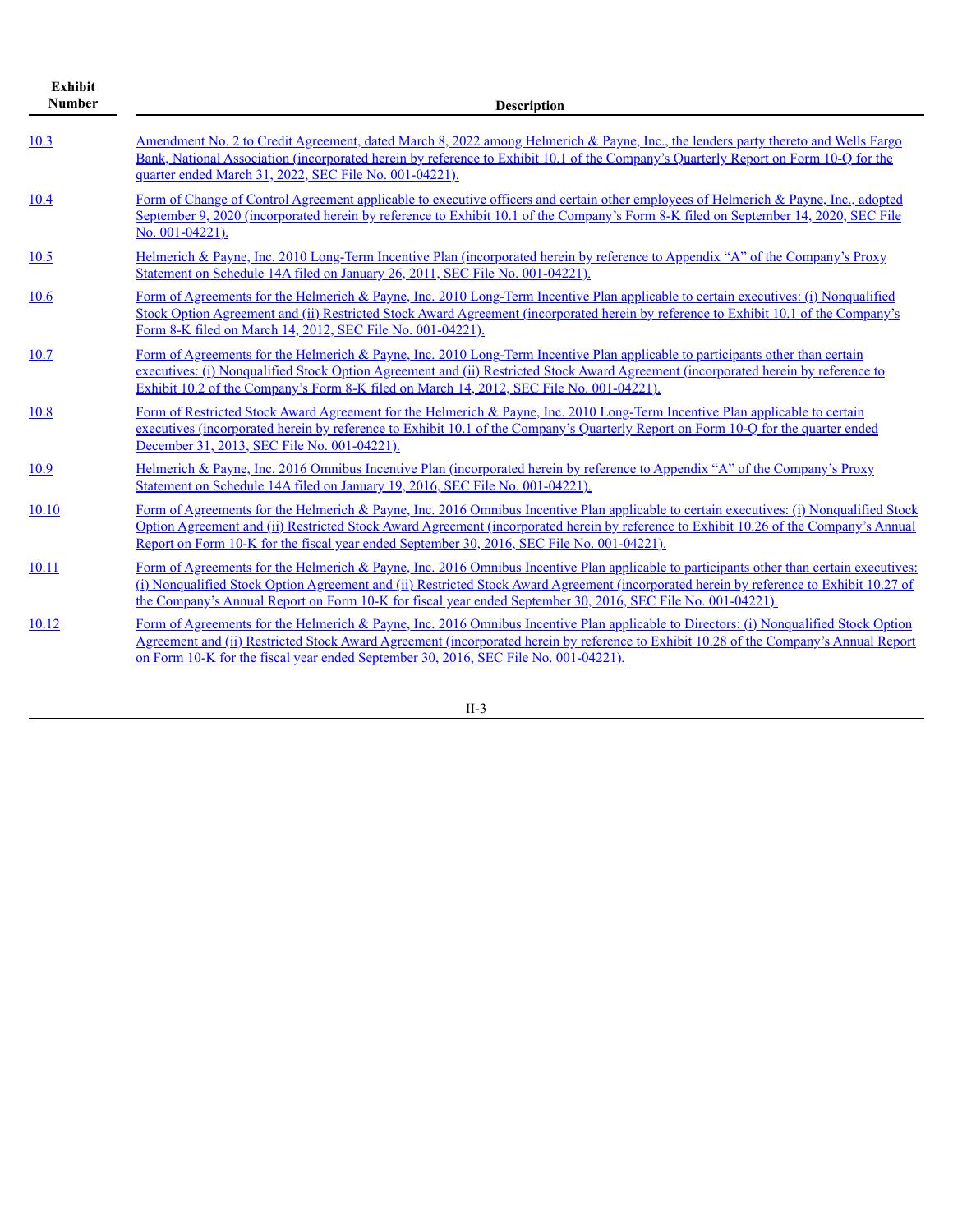| <b>Exhibit</b><br><b>Number</b> | <b>Description</b>                                                                                                                                                                                                                                                                                                                          |  |  |  |  |  |  |  |  |
|---------------------------------|---------------------------------------------------------------------------------------------------------------------------------------------------------------------------------------------------------------------------------------------------------------------------------------------------------------------------------------------|--|--|--|--|--|--|--|--|
| 10.13                           | Supplemental Retirement Income Plan for Salaried Employees of Helmerich & Payne, Inc. (incorporated herein by reference to Exhibit 10.1)<br>of the Company's Quarterly Report on Form 10-Q for the quarter ended December 31, 2008, SEC File No. 001-04221).                                                                                |  |  |  |  |  |  |  |  |
| 10.14                           | Supplemental Savings Plan for Salaried Employees of Helmerich & Payne, Inc. (incorporated herein by reference to Exhibit 10.2 of the<br>Company's Quarterly Report on Form 10-Q for the quarter ended December 31, 2008, SEC File No. 001-04221).                                                                                           |  |  |  |  |  |  |  |  |
| 10.15                           | Helmerich & Payne, Inc. Director Deferred Compensation Plan (incorporated herein by reference to Exhibit 10.3 of the Company's<br>Quarterly Report on Form 10-Q for the quarter ended December 31, 2008, SEC File No. 001-04221).                                                                                                           |  |  |  |  |  |  |  |  |
| 10.16                           | Form of Performance-Vested Restricted Share Unit Award Agreement for the Helmerich & Payne, Inc. 2016 Omnibus Incentive Plan<br>(incorporated herein by reference to Exhibit 10.1 of the Company's Form 8-K filed on December 18, 2018, SEC File No. 001-04221).                                                                            |  |  |  |  |  |  |  |  |
| 10.17                           | Helmerich & Payne, Inc. Director Deferred Compensation Plan (incorporated herein by reference to Exhibit 10.2 of the Company's<br>Quarterly Report on Form 10-Q for the quarter ended March 31, 2020, SEC File No. 001-04221).                                                                                                              |  |  |  |  |  |  |  |  |
| 10.18                           | Helmerich & Payne, Inc. Amended and Restated 2020 Omnibus Incentive Plan (incorporated herein by reference to Appendix "A" of the<br>Company's Proxy Statement on Schedule 14A filed on January 18, 2022, SEC File No. 001-04221).                                                                                                          |  |  |  |  |  |  |  |  |
| 10.19                           | Form of Restricted Stock Agreement for the Helmerich & Payne Amended and Restated 2020 Omnibus Incentive Plan applicable to<br>Directors (incorporated herein by reference to Exhibit 10.3 of the Company's Quarterly Report on Form 10-Q for the quarter ended<br>March 31, 2022, SEC File No. 001-04221).                                 |  |  |  |  |  |  |  |  |
| 10.20                           | Form of Annual Three-Year Performance-Vested Restricted Share Unit Award Agreement for the Helmerich & Payne, Inc. Amended and<br>Restated 2020 Omnibus Incentive Plan (incorporated herein by reference to Exhibit 10.4 of the Company's Quarterly Report on Form 10-Q<br>for the quarter ended March 31, 2022, SEC File No. 001-04221).   |  |  |  |  |  |  |  |  |
| 10.21                           | Form of Standard Three-Year Performance-Vested Restricted Share Unit Award Agreement for the Helmerich & Payne, Inc. Amended and<br>Restated 2020 Omnibus Incentive Plan (incorporated herein by reference to Exhibit 10.5 of the Company's Quarterly Report on Form 10-Q<br>for the quarter ended March 31, 2022, SEC File No. 001-04221). |  |  |  |  |  |  |  |  |
| 10.22                           | Form of Restricted Stock Award Agreement applicable to employees for the Helmerich & Payne, Inc. Amended and Restated 2020 Omnibus<br>Incentive Plan (incorporated herein by reference to Exhibit 10.6 of the Company's Quarterly Report on Form 10-Q for the quarter ended<br>March 31, 2022, SEC File No. 001-04221).                     |  |  |  |  |  |  |  |  |
| 21                              | List of Subsidiaries of the Company (incorporated herein by reference to Exhibit 21 of the Company's Form 10-K filed on November 18,<br>2021, SEC File No. 001-04221)                                                                                                                                                                       |  |  |  |  |  |  |  |  |
| $23.1*$                         | Consent of Ernst & Young LLP.                                                                                                                                                                                                                                                                                                               |  |  |  |  |  |  |  |  |
| $23.2**$                        | Consent of Gibson, Dunn & Crutcher, LLP (included in Exhibit 5.1).                                                                                                                                                                                                                                                                          |  |  |  |  |  |  |  |  |
| $24.1**$                        | Power of Attorney (included as part of the signature page to the registration statement).                                                                                                                                                                                                                                                   |  |  |  |  |  |  |  |  |
| $25.1**$                        | Form T-1 of Eligibility under the Trust Indenture Act of 1939 of the Trustee.                                                                                                                                                                                                                                                               |  |  |  |  |  |  |  |  |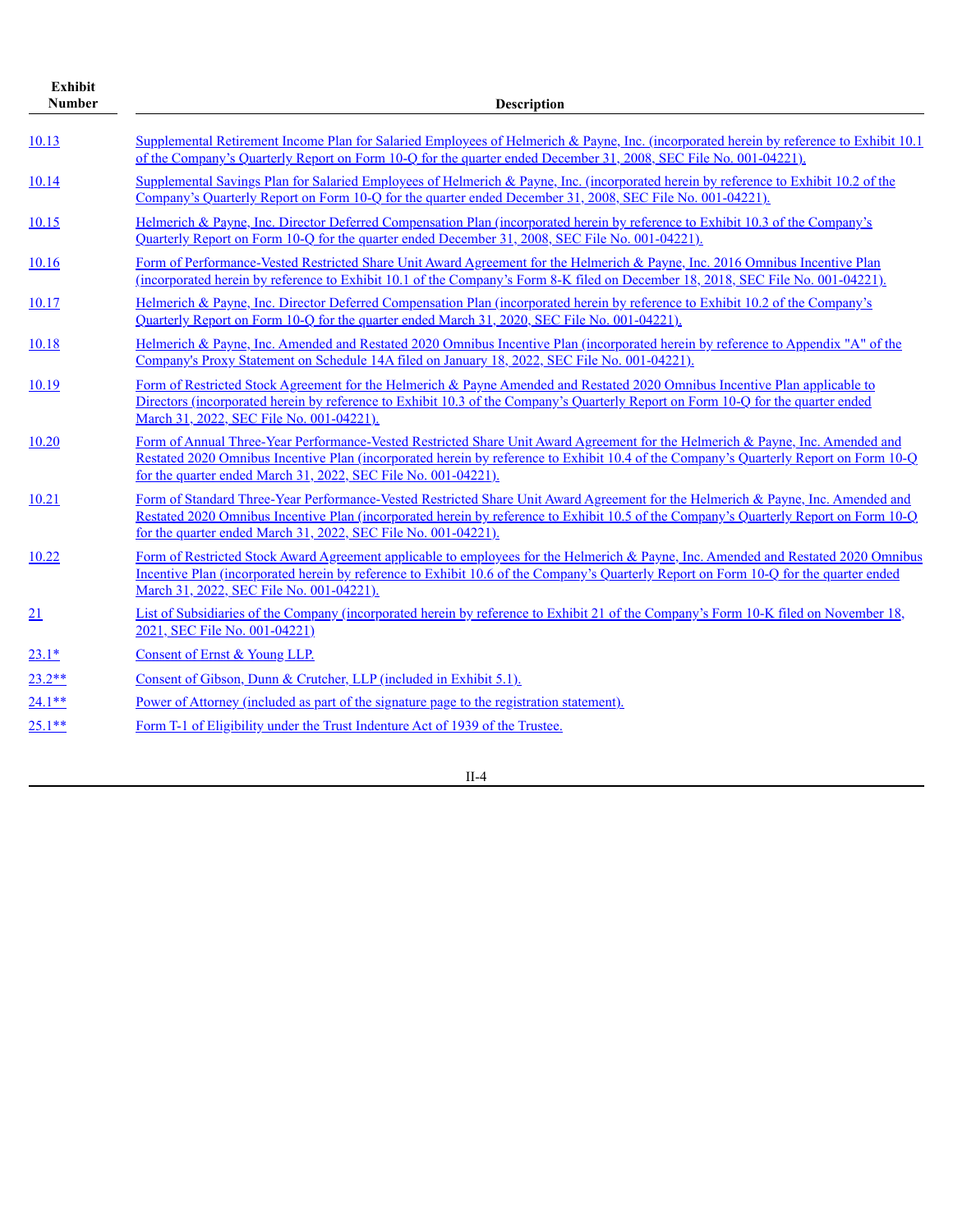| Exhibit<br><b>Number</b> | <b>Description</b>                                                                        |  |  |  |  |  |  |  |  |
|--------------------------|-------------------------------------------------------------------------------------------|--|--|--|--|--|--|--|--|
| $99.1**$                 | Form of Letter of Transmittal.                                                            |  |  |  |  |  |  |  |  |
| $99.2**$                 | Form of Notice of Guaranteed Delivery.                                                    |  |  |  |  |  |  |  |  |
| $99.3**$                 | Form of Letter to Clients.                                                                |  |  |  |  |  |  |  |  |
| 99.4**                   | Form of Letter to Brokers, Dealers, Commercial Banks, Trust Companies and other Nominees. |  |  |  |  |  |  |  |  |
| $107*$                   | Filing Fee Table                                                                          |  |  |  |  |  |  |  |  |
|                          |                                                                                           |  |  |  |  |  |  |  |  |

Filed herewith

Previously filed.

#### **Item 22**. **Undertakings**.

(a) The undersigned registrant hereby undertakes:

- (1) To file, during any period in which offers or sales are being made, a post-effective amendment to this registration statement:
	- (i) To include any prospectus required by Section  $10(a)(3)$  of the Securities Act of 1933, as amended (the "Securities Act");

(ii) To reflect in the prospectus any facts or events arising after the effective date of the registration statement (or the most recent post-effective amendment thereof) which, individually or in the aggregate, represent a fundamental change in the information set forth in the registration statement. Notwithstanding the foregoing, any increase or decrease in volume of securities offered (if the total dollar value of securities offered would not exceed that which was registered) and any deviation from the low or high end of the estimated maximum offering range may be reflected in the form of prospectus filed with the Securities and Exchange Commission (the "SEC") pursuant to Rule 424(b) if, in the aggregate, the changes in volume and price represent no more than 20% change in the maximum aggregate offering price set forth in the "Calculation of Registration Fee" table in the effective registration statement; and

(iii) To include any material information with respect to the plan of distribution not previously disclosed in the registration statement or any material change to such information in the registration statement.

(2) That, for the purpose of determining any liability under the Securities Act, each such post-effective amendment shall be deemed to be a new registration statement relating to the securities offered therein, and the offering of such securities at that time shall be deemed to be the initial bona fide offering thereof.

(3) To remove from registration by means of a post-effective amendment any of the securities being registered which remain unsold at the termination of the offering.

(4) That, for the purpose of determining liability under the Securities Act to any purchaser, each prospectus filed pursuant to Rule 424(b) as part of a registration statement relating to an offering, other than registration statements relying on Rule 430B or other than prospectuses filed in reliance on Rule 430A, shall be deemed to be part of and included in the registration statement as of the date it is first used after effectiveness. Provided, however, that no statement made in a registration statement or prospectus that is part of the registration statement or made in a document incorporated or deemed incorporated by reference into the registration statement or prospectus that is part of the registration statement will, as to a purchaser with a time of contract of sale prior to such first use, supersede or modify any statement that was made in the registration statement or prospectus that was part of the registration statement or made in any such document immediately prior to such date of first use.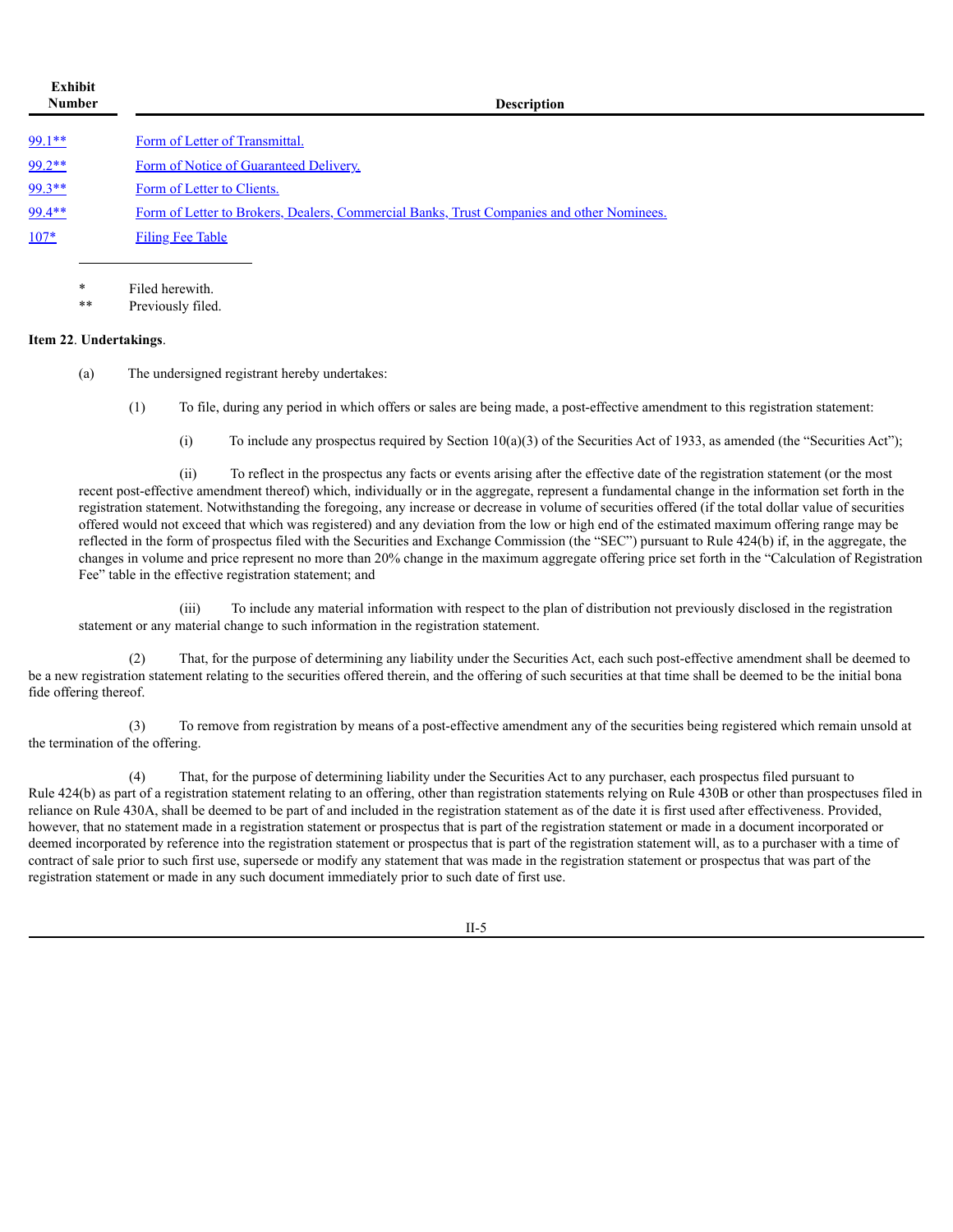(5) That, for the purpose of determining liability of the registrant under the Securities Act to any purchaser in the initial distribution of the securities, the undersigned registrant undertakes that in a primary offering of securities of the undersigned registrant pursuant to this registration statement, regardless of the underwriting method used to sell the securities to the purchaser, if the securities are offered or sold to such purchaser by means of any of the following communications, the undersigned registrant will be a seller to the purchaser and will be considered to offer or sell such securities to such purchaser:

(i) Any preliminary prospectus or prospectus of the undersigned registrant relating to the offering required to be filed pursuant to Rule 424;

(ii) Any free writing prospectus relating to the offering prepared by or on behalf of the undersigned registrant or used or referred to by the undersigned registrant;

(iii) The portion of any other free writing prospectus relating to the offering containing material information about the undersigned registrant or its securities provided by or on behalf of the undersigned registrant; and

(iv) Any other communication that is an offer in the offering made by the undersigned registrant to the purchaser.

(b) The undersigned registrant hereby undertakes that, for purposes of determining any liability under the Securities Act, each filing of the registrant's annual report pursuant to Section 13(a) or Section 15(d) of the Securities Exchange Act of 1934, as amended (the "Exchange Act") (and, where applicable, each filing of an employee benefit plan's annual report pursuant to Section  $15(d)$  of the Exchange Act), that is incorporated by reference in the registration statement shall be deemed to be a new registration statement relating to the securities offered therein, and the offering of such securities at that time shall be deemed to be the initial bona fide offering thereof.

Insofar as indemnification for liabilities arising under the Securities Act may be permitted to directors, officers and controlling persons of the undersigned registrant pursuant to the foregoing provisions, or otherwise, each undersigned registrant has been advised that in the opinion of the SEC such indemnification is against public policy as expressed in the Securities Act and is, therefore, unenforceable. In the event that a claim for indemnification against such liabilities (other than the payment by a registrant of expenses incurred or paid by a director, officer or controlling person of the registrant in the successful defense of any action, suit or proceeding) is asserted by such director, officer or controlling person in connection with the securities being registered, such registrant will, unless in the opinion of its counsel the matter has been settled by controlling precedent, submit to a court of appropriate jurisdiction the question whether such indemnification by it is against public policy as expressed in the Securities Act and will be governed by the final adjudication of such issue.

(d) The undersigned registrant hereby undertakes to respond to requests for information that is incorporated by reference into the prospectus pursuant to Item 4, 10(b), 11, or 13 of this form, within one business day of receipt of such request, and to send the incorporated documents by first class mail or other equally prompt means. This includes information contained in documents filed subsequent to the effective date of the registration statement through the date of responding to the request.

(e) The undersigned registrant hereby undertakes to supply by means of a post-effective amendment all information concerning a transaction, and the company being acquired involved therein, that was not the subject of and included in the registration statement when it became effective.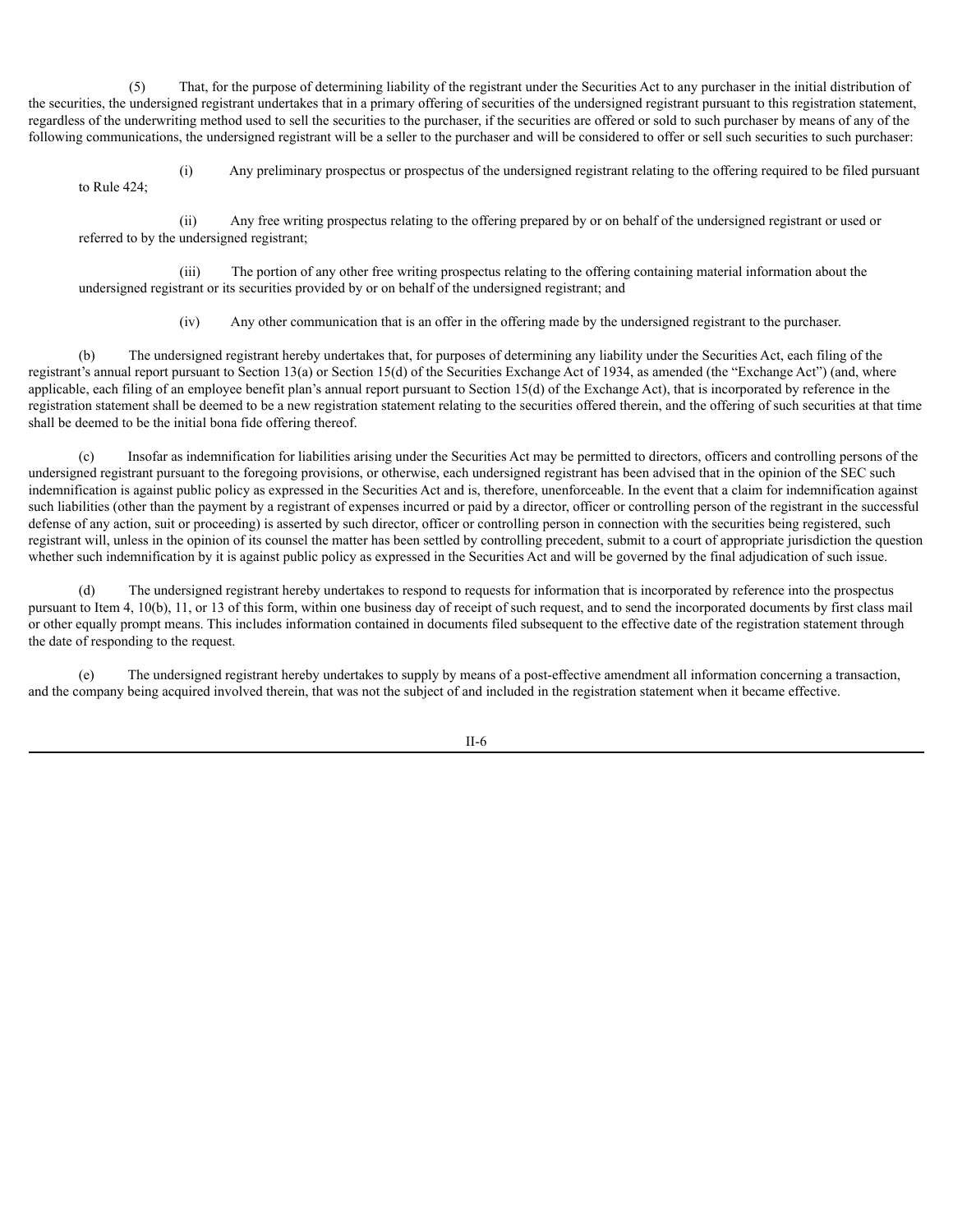### **SIGNATURES**

Pursuant to the requirements of the Securities Act of 1933, Helmerich & Payne, Inc. has duly caused this registration statement to be signed on its behalf by the undersigned, thereunto duly authorized, in the City of Tulsa, State of Oklahoma, on April 29, 2022.

> HELMERICH & PAYNE, INC. (Registrant)

By: \*

Name: John W. Lindsay Title: *President and Chief Executive Of icer*

Pursuant to the requirements of the Securities Act of 1933, this Registration Statement has been signed by the following persons in the capacities and on the dates indicated.

| Signature                | <b>Title</b>                                                                     | Date           |  |  |  |
|--------------------------|----------------------------------------------------------------------------------|----------------|--|--|--|
| $\ast$                   | Director, President and Chief Executive Officer<br>(Principal Executive Officer) | April 29, 2022 |  |  |  |
| John W. Lindsay          |                                                                                  |                |  |  |  |
| $\ast$                   | Senior Vice President and Chief Financial Officer                                | April 29, 2022 |  |  |  |
| Mark W. Smith            | (Principal Financial Officer)                                                    |                |  |  |  |
| $\ast$                   | Vice President and Chief Accounting Officer                                      | April 29, 2022 |  |  |  |
| Sara M. Momper           | (Principal Accounting Officer)                                                   |                |  |  |  |
| $\ast$                   | Director and Chairman of the Board                                               | April 29, 2022 |  |  |  |
| Hans Helmerich           |                                                                                  |                |  |  |  |
| $\ast$                   | Director                                                                         | April 29, 2022 |  |  |  |
| <b>Delaney Bellinger</b> |                                                                                  |                |  |  |  |
| $\ast$                   | Director                                                                         | April 29, 2022 |  |  |  |
| <b>Belgacem Chariag</b>  |                                                                                  |                |  |  |  |
| $\ast$                   | Director                                                                         | April 29, 2022 |  |  |  |
| Kevin G. Cramton         |                                                                                  |                |  |  |  |
| $\ast$                   | Director                                                                         | April 29, 2022 |  |  |  |
| Randy A. Foutch          |                                                                                  |                |  |  |  |
| $\ast$                   | Director                                                                         | April 29, 2022 |  |  |  |
| José R. Mas              |                                                                                  |                |  |  |  |
| $\ast$                   | Director                                                                         | April 29, 2022 |  |  |  |
| Thomas A. Petrie         |                                                                                  |                |  |  |  |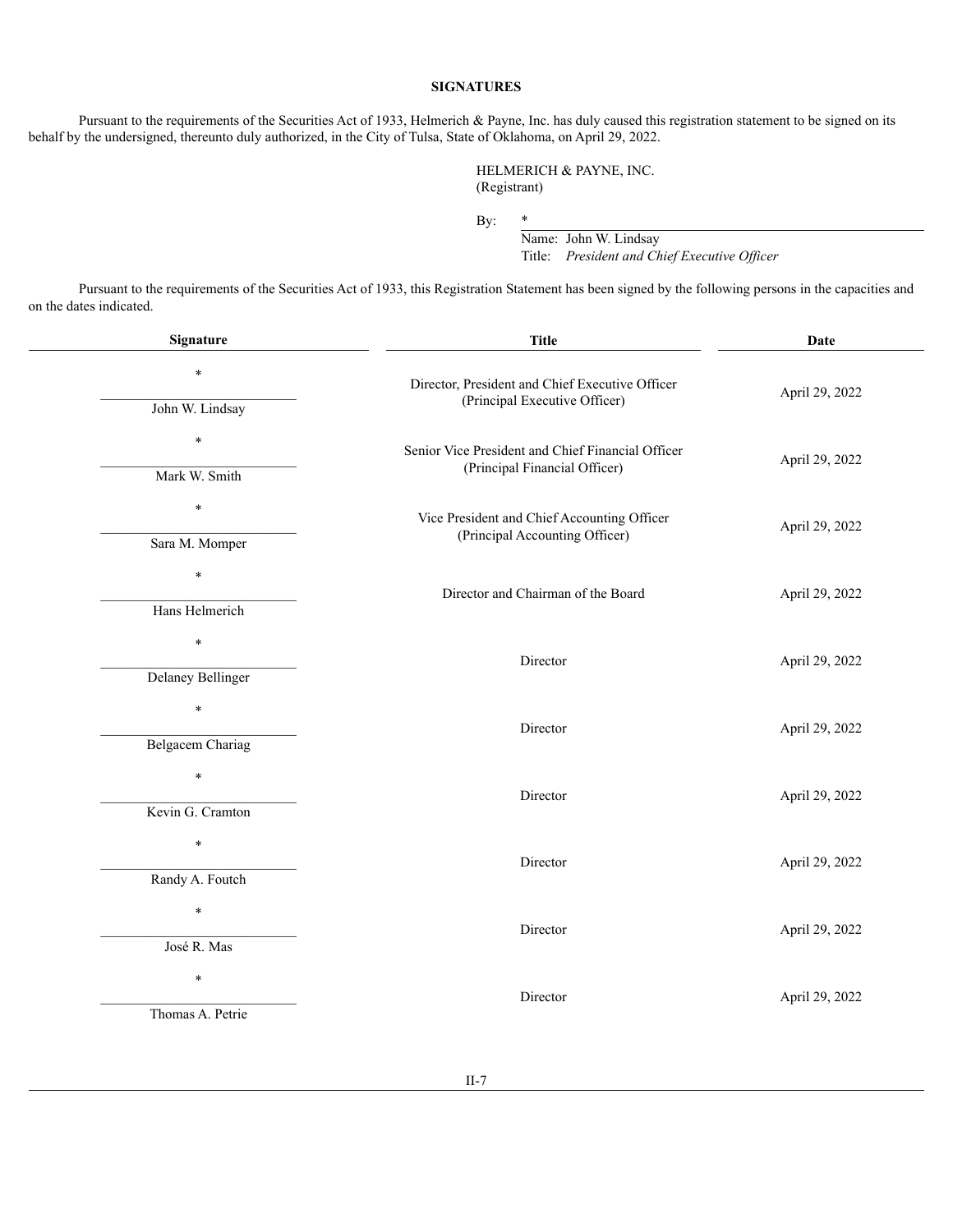| $\ast$<br>Donald F. Robillard, Jr.                                                      | Director | April 29, 2022 |  |  |  |
|-----------------------------------------------------------------------------------------|----------|----------------|--|--|--|
| $\ast$<br>Edward B. Rust, Jr.                                                           | Director | April 29, 2022 |  |  |  |
| $\ast$<br>Mary M. VanDeWeghe                                                            | Director | April 29, 2022 |  |  |  |
| $\ast$<br>John D. Zeglis                                                                | Director | April 29, 2022 |  |  |  |
| * By: /s/ Debra R. Stockton<br>Debra R. Stockton<br>Name:<br>Attorney-in-Fact<br>Title: |          |                |  |  |  |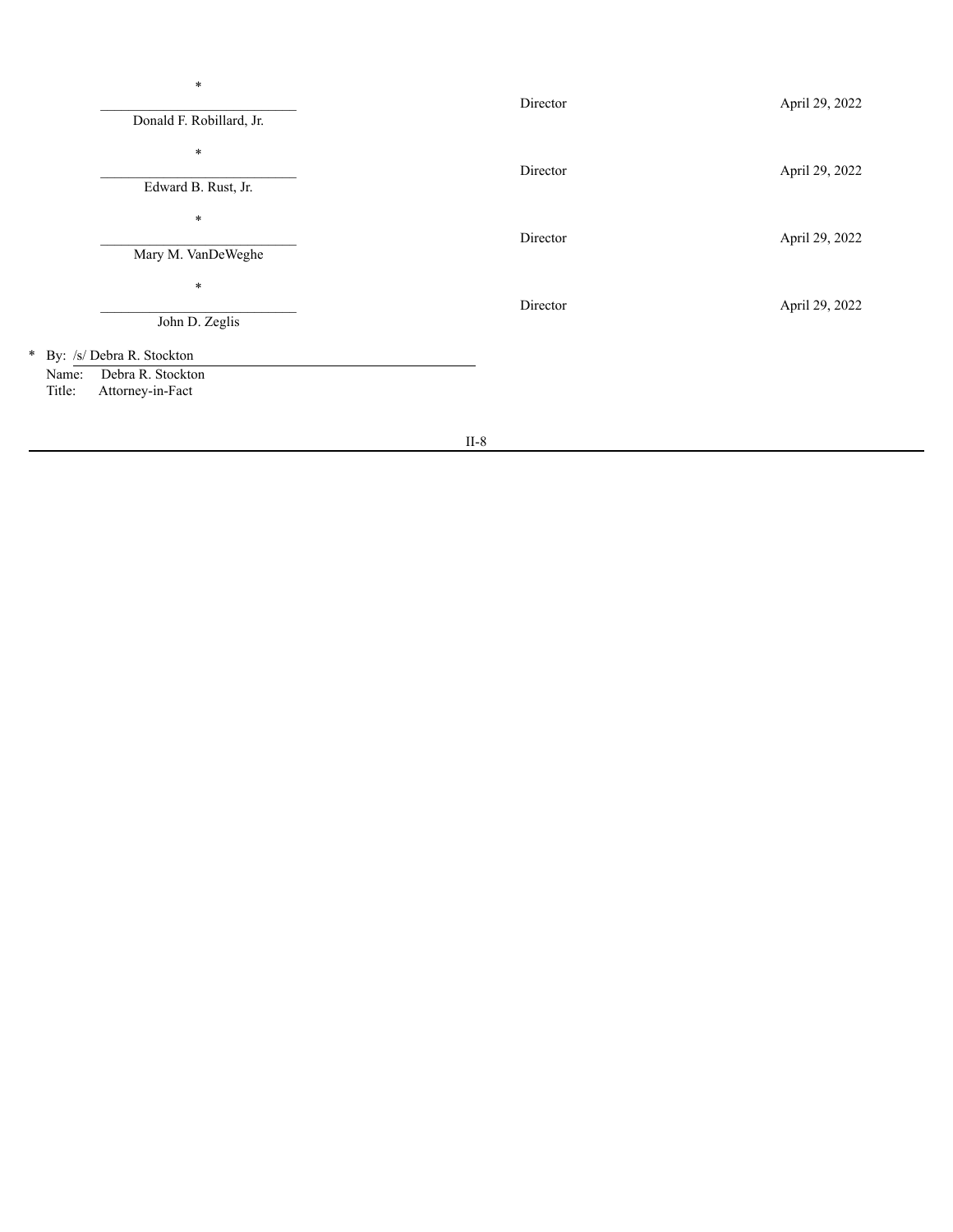#### **Consent of Independent Registered Public Accounting Firm**

<span id="page-11-0"></span>We consent to the reference to our firm under the caption "Experts" in the Registration Statement (Form S-4) and related Prospectus of Helmerich & Payne, Inc. for the registration of \$550,000,000 of 2.90% Senior Notes due 2031 and to the incorporation by reference therein of our reports dated November 18, 2021, with respect to the consolidated financial statements of Helmerich & Payne, Inc., and the effectiveness of internal control over financial reporting of Helmerich & Payne, Inc., included in its Annual Report (Form 10-K) for the year ended September 30, 2021, filed with the Securities and Exchange Commission.

/s/ Ernst & Young LLP

Tulsa, Oklahoma April 29, 2022